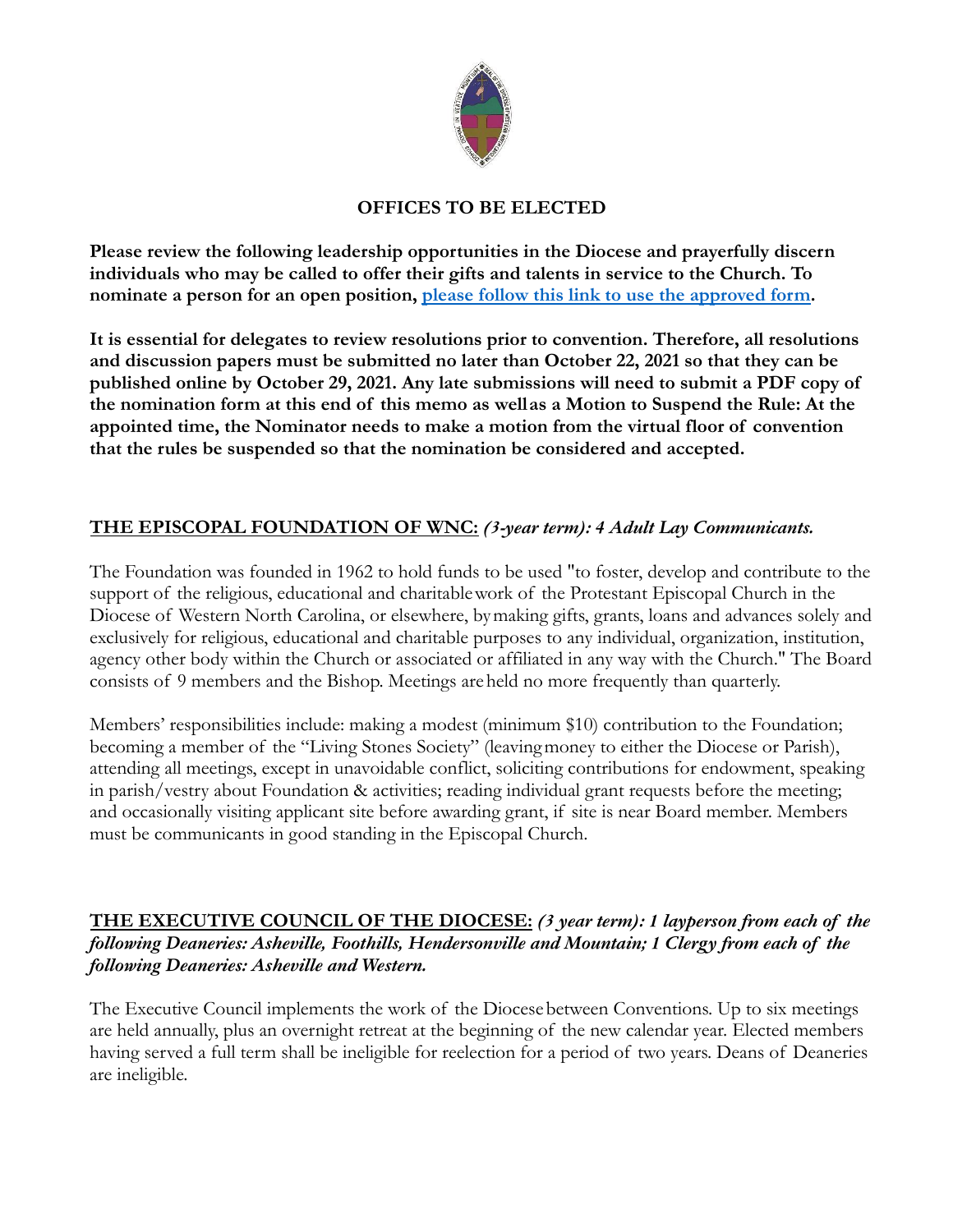- Lay Rotated Off: Ineligible for re-election until 2022 Convention: *Ms. Leslie Anderson, Ms. Lee Berger, Mr. Don Corry, Ms. Pamela Hemphill*
- Clergy Rotated Off: Ineligible for re-election until 2022 Convention: *The Rev. Cynthia Nash*
- Lay Rotated Off: Ineligible for re-election until 2023 Convention: *Mr. Jim Bowden, Mr. Jim Reynolds, Ms. Marti Smith*
- Clergy Rotated Off: Ineligible for re-election until 2023 Convention: *The Rev. Susan Buchanan, the Rev. Wes Shields*
- Lay Rotating Off: Ineligible for re-election until 2024 Convention: *Ms. Britney Deal, Ms. Regina Miller, Mr. Sterling Hutchison*
- Clergy Rotating Off: Ineligible for re-election until 2024 Convention: *The Rev. Robert Wood*

## **STANDING COMMITTEE:**

## *1 clergy, 1 layperson for 4 year terms.*

The Standing Committee serves as a council of advice for the Bishop and is the Ecclesiastical Authority of the Diocese in the absence of a Bishop. It mustgive its advice and consent for a number of important actions within the life of the Diocese andThe Episcopal Church, such as election of Bishops, approval of candidates for ordination, and sale or encumbrance of property of the Diocese. There are four clergy and four lay members, each serving a four-year term. The Standing Committee usually meets monthly with called meetings as necessary. Any member having served a full term shall be ineligible for reelection for a period of four years.

- Rotating off: Ineligible for re-election until 2025 Convention *The Rev. Patty Mouer, Mr. George Sweet*
- Rotated off: Ineligible for re-election until 2024 Convention *The Rev. Scott White, Mr. Allen Fullwood*
- Rotated off: Ineligible for re-election until 2023 Convention *The Rev. Milly Morrow, Ms. Nancie Wilson*
- Rotated off: Ineligible for re-election until 2022 Convention *The Rev. Lin Walton*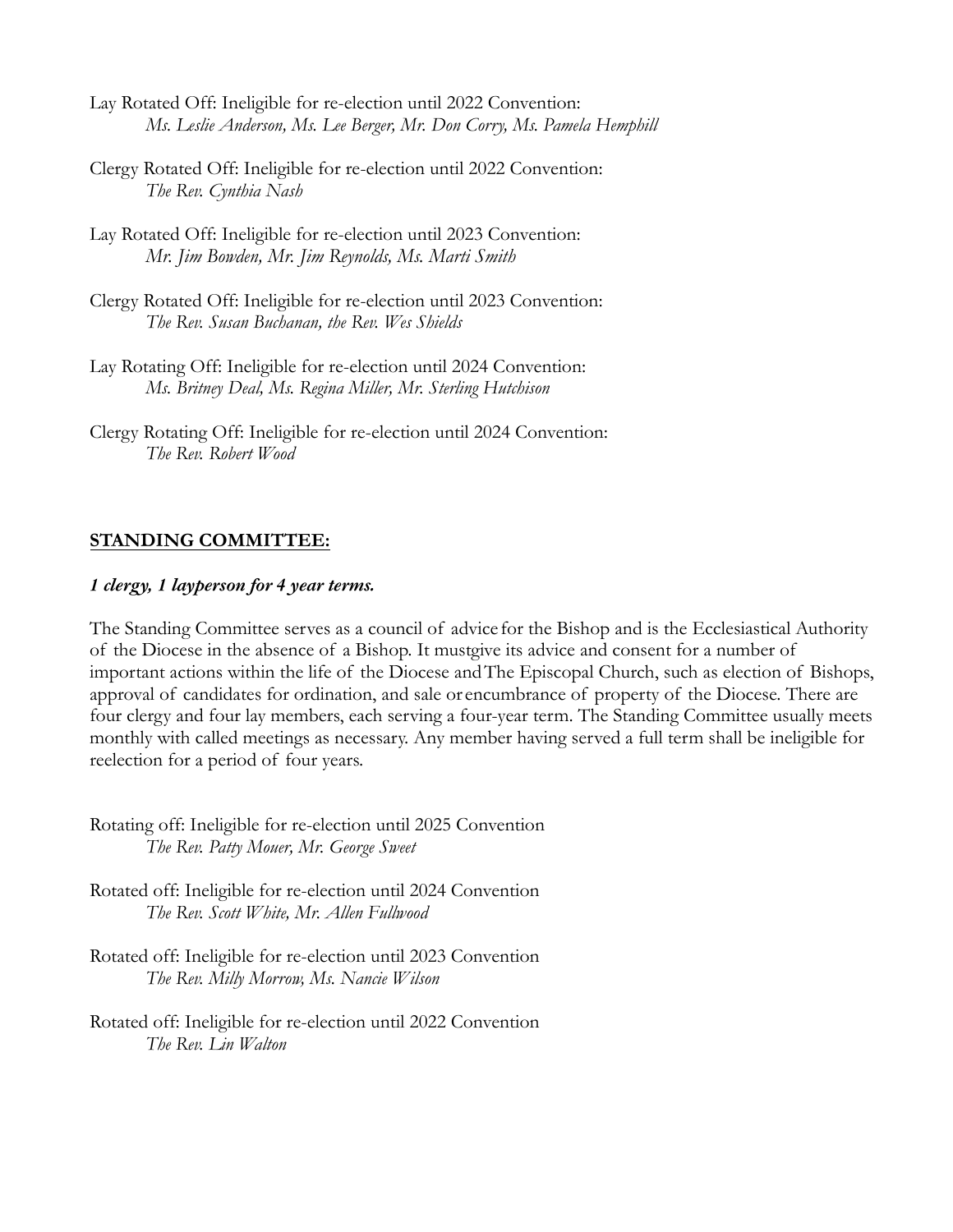# **TRUSTEES OF THE DIOCESE:**

# *1 Adult Lay Communicant for a 5-year term; 1 Adult Lay Communicant to fill an unfilled 2-year term ; 1 layperson to fill an unfilled 4-year term.*

Trustees hold title to and administer all real properties and all entrusted funds not owned by congregations. The Trustees are responsible for the administration of a significant portion of Diocesan trust funds. They meet approximately six times a year at the Bishop Henry Center, Asheville. Elected members having served a full term shall be ineligible for reelection for a period of one year.

# **TRUSTEES OF THE UNIVERSITY OF THE SOUTH**:

1 Adult Lay Communicant to fill a 3 year term (July 1, 2022 – October 2025)

The Board of Trustees has one principle meeting inSewanee in the fall. Board members are often asked to participate in sub-committees of the board. Expensesincurred are the responsibility of the Board members.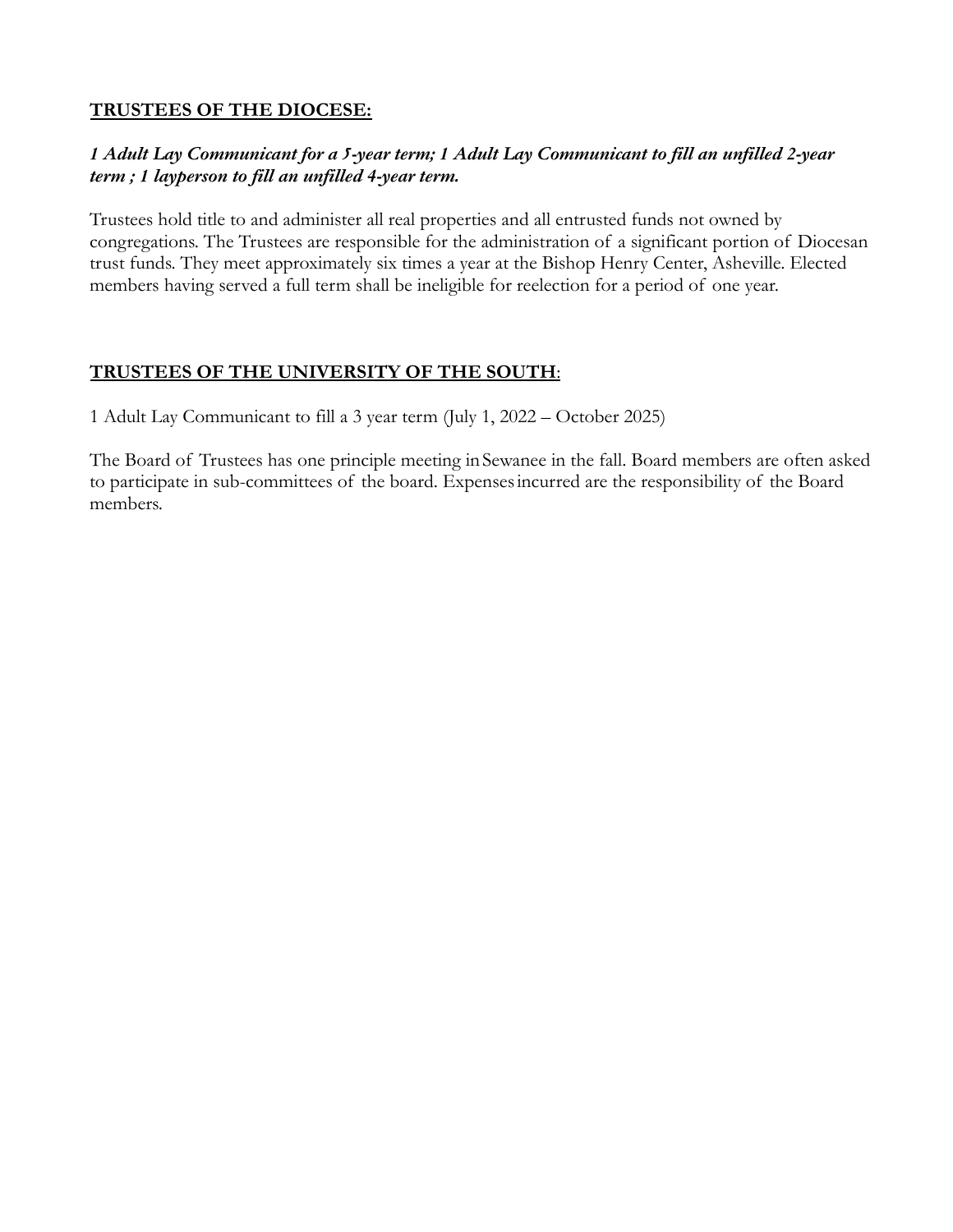# **The 99 th Annual Convention of the Episcopal Dioceseof Western North Carolina November 12-13, 2021**

# **NOMINATION FORM FOR ELECTED POSITIONS From the Floor of Convention**

## **The delegates to the Annual Convention will be responsible for electing the following officers and delegates:**

- The Episcopal Foundation of WNC (3-year term): 4 AdultLay Communicants..
- The Executive Council of the Diocese (3-year term): 1 Adult Lay Communicant from each of the following Deaneries: Asheville, Foothills, Hendersonville, Mountain; 1 Clergy from each of the following Deaneries: Western, Asheville
- Standing Committee (4-year term): 1 Adult Lay Communicant, 1 Clergy
- Trustees of the Diocese: 1 Adult Lay Communicant for a 5-year term; 1 Adult Lay Communicant to fill an unfilled 2-year term ; 1 layperson to fill an unfilled 4-year term.
- Trustees of the University of the South: 1 Adult LayCommunicant to fill a 3-year term (July 1, 2022 - October, 2025)

### **Submission Deadline:** November 13, 2021 – 9:00 am

#### **Nominee:**

| Nominated for the Office Of: |  |
|------------------------------|--|
| First & Last Name            |  |
| <b>Email Address</b>         |  |
| Congregation & City          |  |

#### **Nominated By:**

## **Biographical Sketch:**

In 500 words or less, on a separate sheet of paper,please provide biographical information about the nominee's qualifications, willingness to serve, and other statements that may be helpful for discernment by convention delegates. Please include a headshot of the nominee.Provide 250 copies to the Dispatch of Business. Statements will be published prior to Convention.

## **Head Shot:**

Please email a high-resolution headshot image of thenominee to be used in Diocesan Convention Materials to Canon Augusta: [canonaugusta@diocesewnc.org.](mailto:canonaugusta@diocesewnc.org)

## **Motion to Suspend the Rule:**